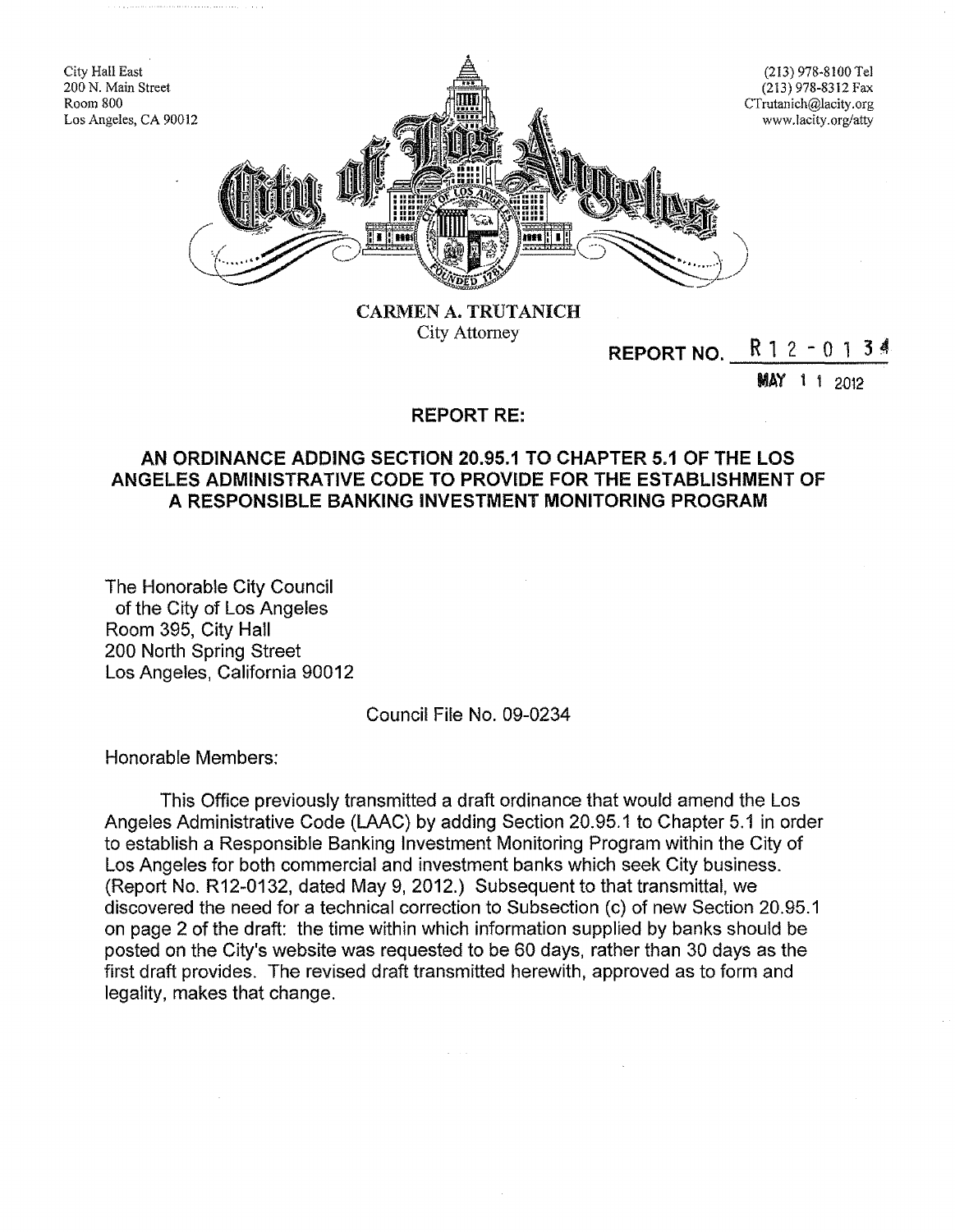The Honorable City Council of the City of Los Angeles Page 2

 $\sim 100$ 

المتواطئ

Council Rule 38 Referral

The draft ordinance has been sent to the Director of Finance/CityTreasurer and City Administrative Officer pursuant to Council Rule 38 for review and comment directly to Council.

If you have any questions regarding this matter, please contact Assistant City Attorney Val Dinu at (213) 978-7780. He or another member of this Office will be present when you consider this matter to answer any questions you may have.

Very truly yours,

CARMEN A. TRUTANICH, City Attorney

BY The B Salar كسيس

PEDRO B. ECHEVERRIA Chief Assistant City Attorney

CC:VFD:lee **Transmittal** 

M:\Econ Dev\_Pub Finance\Public Finance\VAL DINU\COUNCIL REPORTS\Report - Revised Responsible Banking Ordinance 5.10.12.doc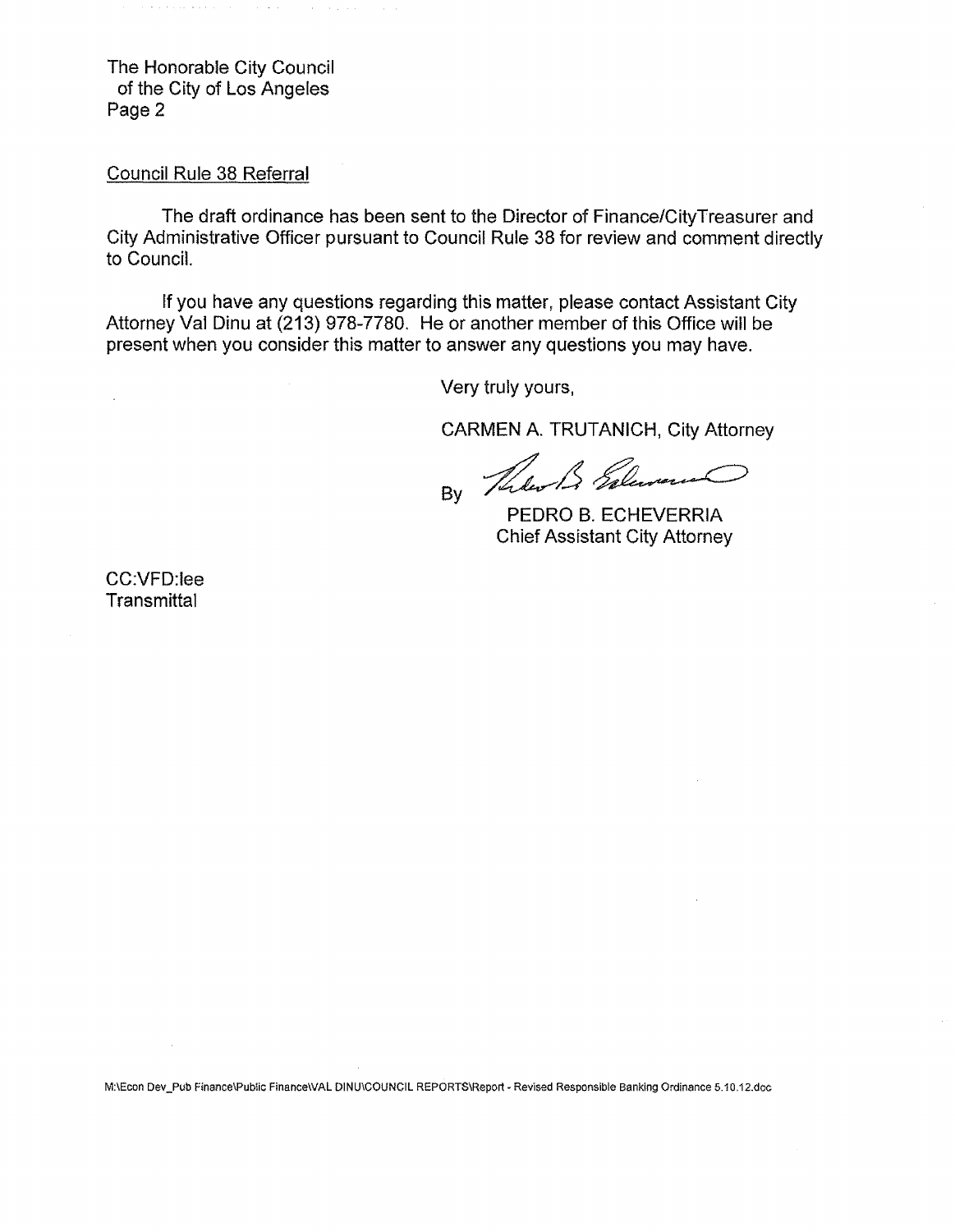ORDINANCE NO. \_

An ordinance adding Section 20.95.1 to Chapter 5.1 of the Los Angeles Administrative Code to provide for the establishment of a Responsible Banking Investment Monitoring Program.

#### THE PEOPLE OF THE CITY OF LOS ANGELES DO ORDAIN AS FOLLOWS:

Section. 1. Section 20.95.1 is hereby added to Chapter 5.1 of the Los Angeles Administrative Code to read:

#### Sec. 20.95.1 Additional Disclosures Required From Financial Institutions.

The intent of the Responsible Banking Investment Monitoring Program is to spur community reinvestment by the City's financial institutions and underwriters.

In addition to the disclosures required elsewhere in this Chapter, banking institutions already providing City banking business or seeking City banking business must also disclose the following information through annual filings with the appropriate City official as described below:

(a) Commercial banks: An annual statement of community reinvestment goals. Specific to the City of Los Angeles, the statement shall contain information including but not limited to the number, size and type of small business loans; home mortgages; home improvement loans; community development loans; and investments within the City of Los Angeles, to be provided by census tract for the year immediately predating the filing. In addition, such statements shall also include the institution's participation in the City's foreclosure prevention and home loan principal reduction programs and any other similar programs reported by census tract; and its federal Community Reinvestment Act (CRA) score.

"Commercial bank" shall be defined for purposes of this Chapter as a banking institution that accepts cash deposits for checking and savings accounts from customers and uses those cash deposits to issue loans.

The statement required by this Section shall be filed by July 1<sup>st</sup> of each year with the City Treasurer, who shall make this information available to the public on its official website within 60 days after it is filed. The information required by this Section shall be first filed by the commercial bank when it applies to receive City deposits or other commercial banking business with the City and shall be updated annually as long as the bank continues to receive or seek City business.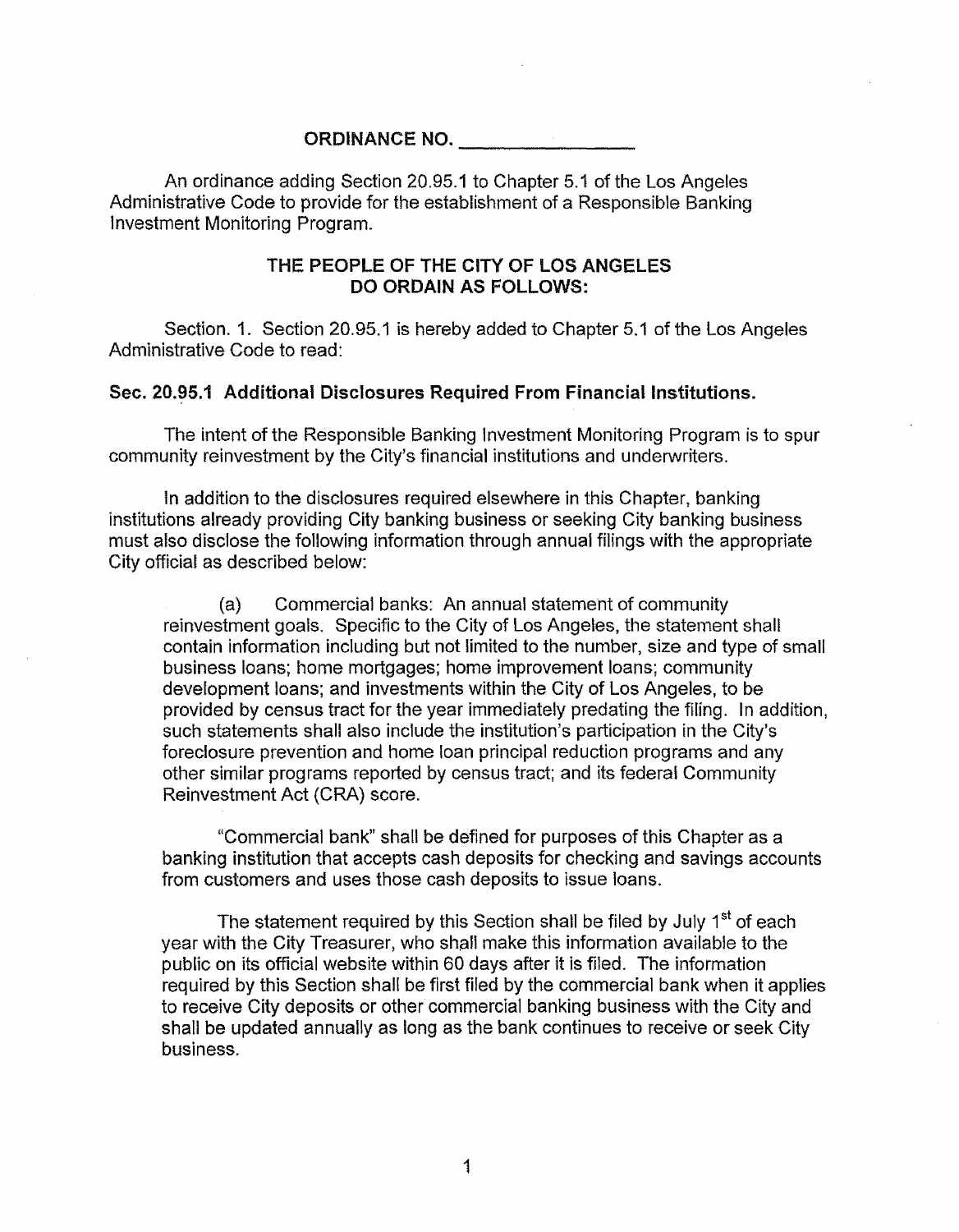(b) Investment banks: A statement of their corporate citizenship which shall include but not be limited to: participation in charitable programs or scholarships within the City during the year immediately predating the filing; internal policies regarding utilization of subcontractors which are designated as "women owned," "minority owned," or "disabled" business enterprises.

"Investment bank" shall be defined for purposes of this Chapter as a financial institution that provides underwriting services including the buying and selling of stocks, bonds and other securities and other debt related services.

The statement required by this Section shall be filed by July 1<sup>st</sup> of each year with the City Administrative Officer, who shall make this information available to the public on its official website within 60 days after it is filed. The information required by this Section shall be first filed by the investment bank when it applies to participate in the City's selling of municipal indebtedness or other investment business with the City and shall be updated annually as long as the financial institution continues to receive or seek City business.

The City Administrative Officer, or the relevant city department, not excluding proprietary departments, will produce a matrix of the information provided by the financial institutions, as defined by the City Administrative Officer, whenever a financial transaction is transmitted to Council for approval.

A financial institution which has both commercial and investment branches shall be subject to the type of disclosure associated with the kind of City business it pursues: cash deposits or other types of commercial banking services or the selling of securities or other debt related services.

Investment banks shall not be subject to disclosure requirements identified in Section 20.95 as long as they seek only investment banking business as defined above. If the financial institution seeks City's commercial banking business then that financial institution is subject to all of this Chapter's req uirements.

(c) The information requested by this Section shall be disclosed on a form to be provided by the City, and signed by an authorized representative under penalty of perjury. The disclosure statements filed by banking institutions shall be posted on the appropriate City websites for public viewing within 60 days of the beginning of each new City fiscal year; and be available for public inspection and copying.